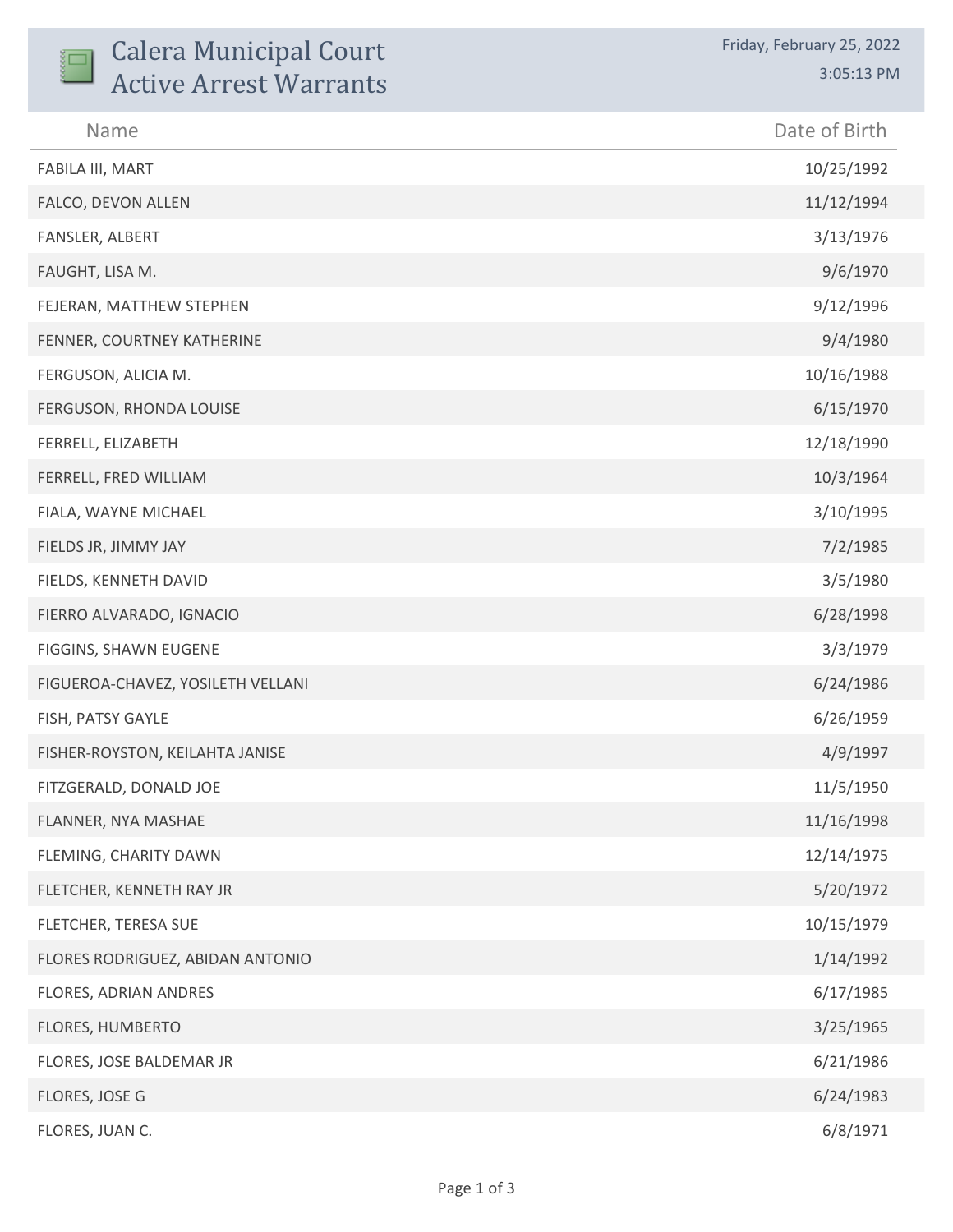| Name                        | Date of Birth |
|-----------------------------|---------------|
| FLORES, JUAN CARLOS         | 3/29/1972     |
| FLORES, ROLANDO JR.         | 8/15/1983     |
| FORD, JAMES OTIS            | 10/1/1968     |
| FORD, JASON                 | 9/21/1975     |
| FORD, ROBERT PAUL           | 5/16/1957     |
| FORREST, JEFFREY D.         | 6/12/1974     |
| FORSYTHE, MATTHEW R.        | 12/17/1992    |
| FOSTER, DUSTIN LEE          | 10/25/1982    |
| FOSTER, PAMELA KAY          | 4/5/1955      |
| FOSTER, SAMANTHA            | 5/30/1987     |
| FOWLER, JOHNATHON JAMES     | 12/26/1985    |
| FOX, ERIC ANDREW            | 2/11/1989     |
| FOX, GINA MARIE             | 8/19/1977     |
| FOX, MATTHEW WAYNE          | 10/8/1975     |
| FRAGA, AZAEL P.             | 2/28/1983     |
| FRAME, JUSTIN M.            | 1/31/1989     |
| FRANCIS, DONALD S.          | 11/14/1962    |
| FRANCIS, JAYLON RAYMOND LEE | 11/12/1998    |
| FRANCO, ANDRES              | 11/30/1978    |
| FRANCO, STEVEN A            | 7/4/1989      |
| FRANCOIS, SHANTE ELIS       | 4/23/1987     |
| FRANKLIN, BAYLIE NICOLE     | 4/28/1993     |
| FRANKLIN, BRANDON LEE       | 4/4/1978      |
| FRASER, ADRION G            | 8/14/1991     |
| FREAS, NICHOLAS RYAN        | 2/10/1992     |
| FREE, CARLTON GENE JR.      | 9/25/1981     |
| FREEMAN, ZANE ANTHONY       | 12/29/1985    |
| FRENCH, JOEL COLIN          | 7/25/1986     |
| FRENCH, MARCUS              | 1/18/1965     |
| FRITH, BUFORD RUSSELL       | 4/9/1986      |
| FRONCZAK, MELISSA A.        | 8/20/1984     |
| FRYER, BRITTANY             | 12/29/1997    |